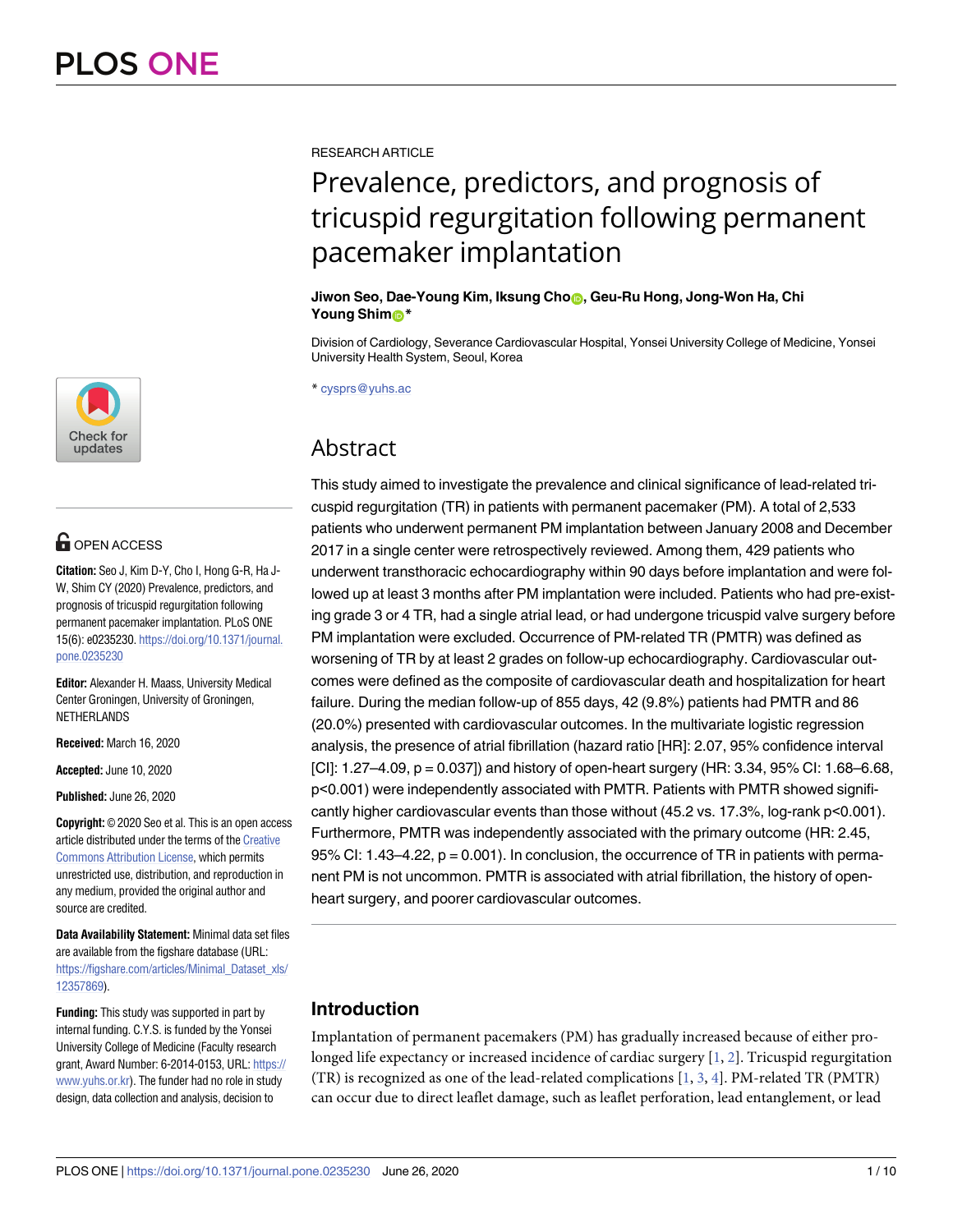<span id="page-1-0"></span>publish, or preparation of the manuscript. There was no additional external funding received for this study.

**Competing interests:** The authors have declared that no competing interests exist.

adherence from fibrosis [\[2,](#page-8-0) [5](#page-8-0)]. In addition, TR can be aggravated through annular dilatation and chronic right ventricular (RV) dysfunction regardless of the mechanical interference to the valve by the electrode [[6](#page-8-0)].

Several previous studies have demonstrated that moderate or severe TR occurred at a significant higher rate in patients with PM and was associated with higher mortality and heart failure-related hospitalization than that in risk-matched cohorts [[7](#page-8-0)[–9](#page-9-0)]. Although clinical implications of PMTR are largely concordant among previous studies[[7](#page-8-0)–[9](#page-9-0)], diverse predictors of PMTR have been proposed in each study. Alternative strategies to pace the heart without passing through the tricuspid valve, such as the placement of a coronary sinus pacing lead, surgical epicardial placement of leads, and leadless pacing systems, are currently available [\[10,](#page-9-0) [11\]](#page-9-0). Furthermore, echocardiography guidance at the time of PM implantation might be helpful to avoid acute leaflet damage by a transvenous lead in high-risk patients for PMTR. Therefore, we sought to investigate the prevalence, predictors, and prognosis of PMTR in a large, singlecenter registry involving a wide spectrum of patients who underwent permanent PM implantation in this study.

## **Materials and methods**

## **Study population**

A total of 2,533 patients who underwent de novo permanent PM implantation at a single tertiary center between January 2008 and December 2017 were included in this analysis. Among them, 429 patients who underwent transthoracic echocardiography within 90 days before implantation and underwent follow-up at least 3 months after PM implantation were included. Data on baseline patient characteristics, implantation procedure, device characteristics and setting, and all follow-up visits were retrospectively reviewed. Indications for device implantation, based on international guidelines, were sick sinus syndrome and advanced atrioventricular block in PM recipients. We excluded patients who had grade 3 or 4 TR before PM implantation; were treated with a single-lead atrial PM, implantable cardioverter defibrillator, or cardiac resynchronization therapy; had a history of tricuspid valve repair; had an inadequate quality of echocardiographic data for assessment of RV function and degree of TR; or had undergone a temporary PM implantation ( $Fig 1$  $Fig 1$ ). PMTR was defined as TR worsened by at least 2 grades on post-implantation echocardiography during the follow-up period. Patients were divided into two groups according to the occurrence of PMTR: Group 1 ( $n = 387$ , no PMTR) and Group 2 ( $n = 42$ , PMTR). The study was approved by the Institutional Review Board of Yonsei University Health System (approval number: 4- 2020-0032), and it complied with the Declaration of Helsinki. As registry-based retrospective study and the data were analyzed anonymously, it did not require informed consent from the study subjects.

## **Echocardiography**

Standard two-dimensional and Doppler measurements were performed following the American Society of Echocardiography guidelines [[12](#page-9-0)]. TR severity was graded semi-quantitatively using colored and continuous wave Doppler data using a multi-parametric approach [[13](#page-9-0), [14](#page-9-0)]. RV systolic dysfunction was evaluated by two-dimensional echocardiography. RV area measurements were obtained from the apical four-chamber focused RV view at end-diastole and end-systole, and RV fractional area change was calculated as the ratio between the difference at the end-diastolic and end-systolic RV areas and the end-diastolic area [\[12\]](#page-9-0). The TV annulus dimension (TVAD) was measured as the end-diastole in the apical four-chamber view and then indexed by the body surface area (BSA) [\[13\]](#page-9-0). The RV systolic pressure was calculated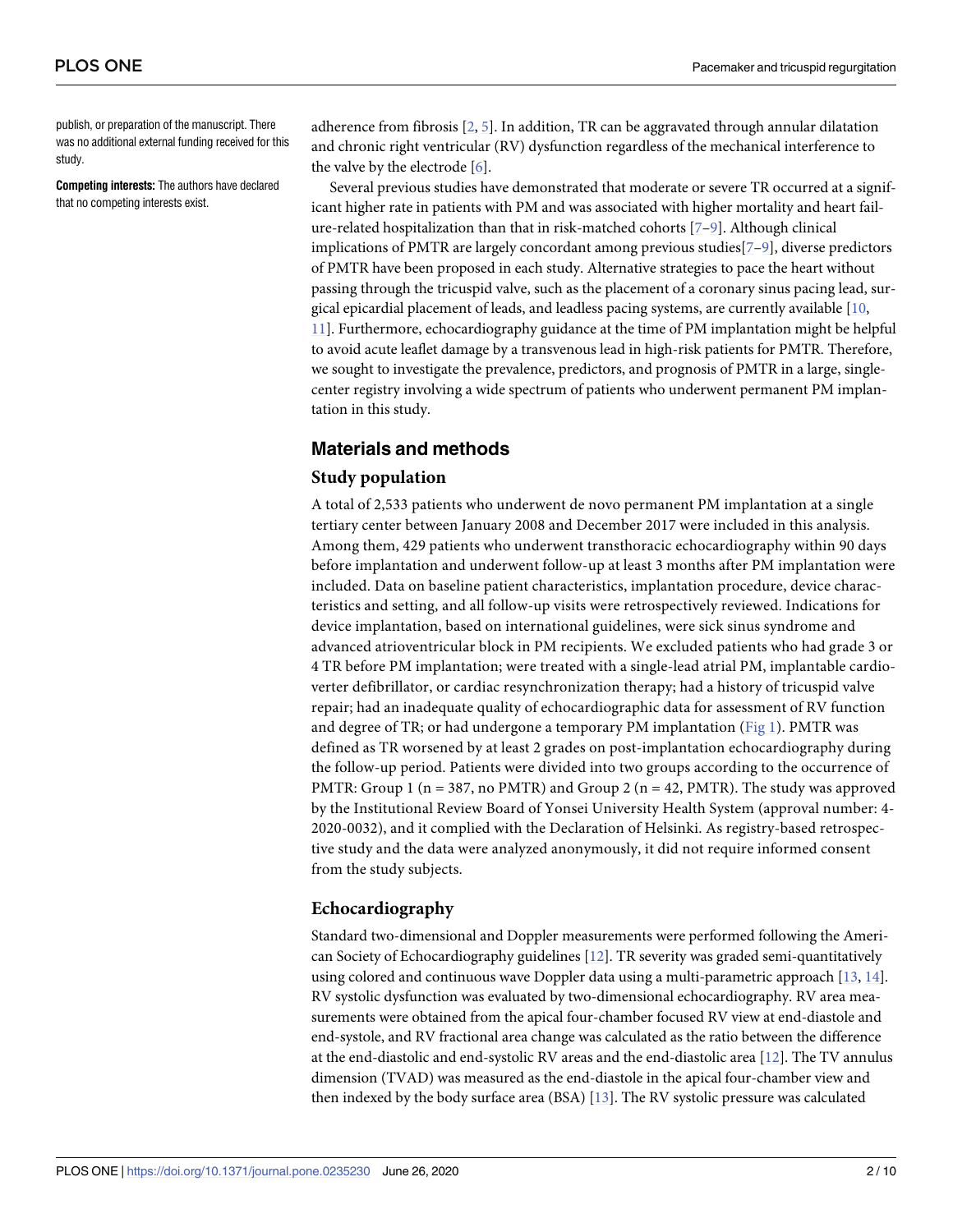<span id="page-2-0"></span>

<https://doi.org/10.1371/journal.pone.0235230.g001>

from the maximum velocity of the TR jet according to the modified Bernoulli equation [\[12\]](#page-9-0). Echocardiographic data were carefully reviewed by two experienced cardiologists who were blinded to the clinical data.

## **Follow-up and outcomes**

Patients were regularly scheduled to visit the PM clinic every 6 months after PM implantation. Follow-up data were obtained by reviewing medical records. If patients did not visit on the scheduled day, outcome data were assessed via telephone interview. The primary outcome was defined as a composite of cardiovascular death and hospitalization due to heart failure during the follow-up period.

## **Statistical analysis**

Continuous variables were expressed as mean  $\pm$  standard deviation. Categorical variables were expressed as number (percentage). Between-group comparisons were performed using standard  $\chi^2$  tests for categorical variables and paired *t*-tests for continuous variables. Univariate and multivariate logistic regression analyses were performed. Comparison of worsening of TR, mitral regurgitation (MR) and RV systolic pressure (RVSP) in tertile of ventricular pacing percentage were performed using the standard  $\chi^2$  tests and analysis of variance (ANOVA) test. Pearson's correlation coefficient was used to test the linear relation between the percentage of ventricular pacing and RVSP. Survival curves were constructed using the Kaplan–Meier method, and comparisons were made using the log-rank test. All statistical analyses were performed using SPSS Statistics software version 25.0 (IBM, Armonk, NY, USA); *p*-values *<* 0.05 were considered statistically significant.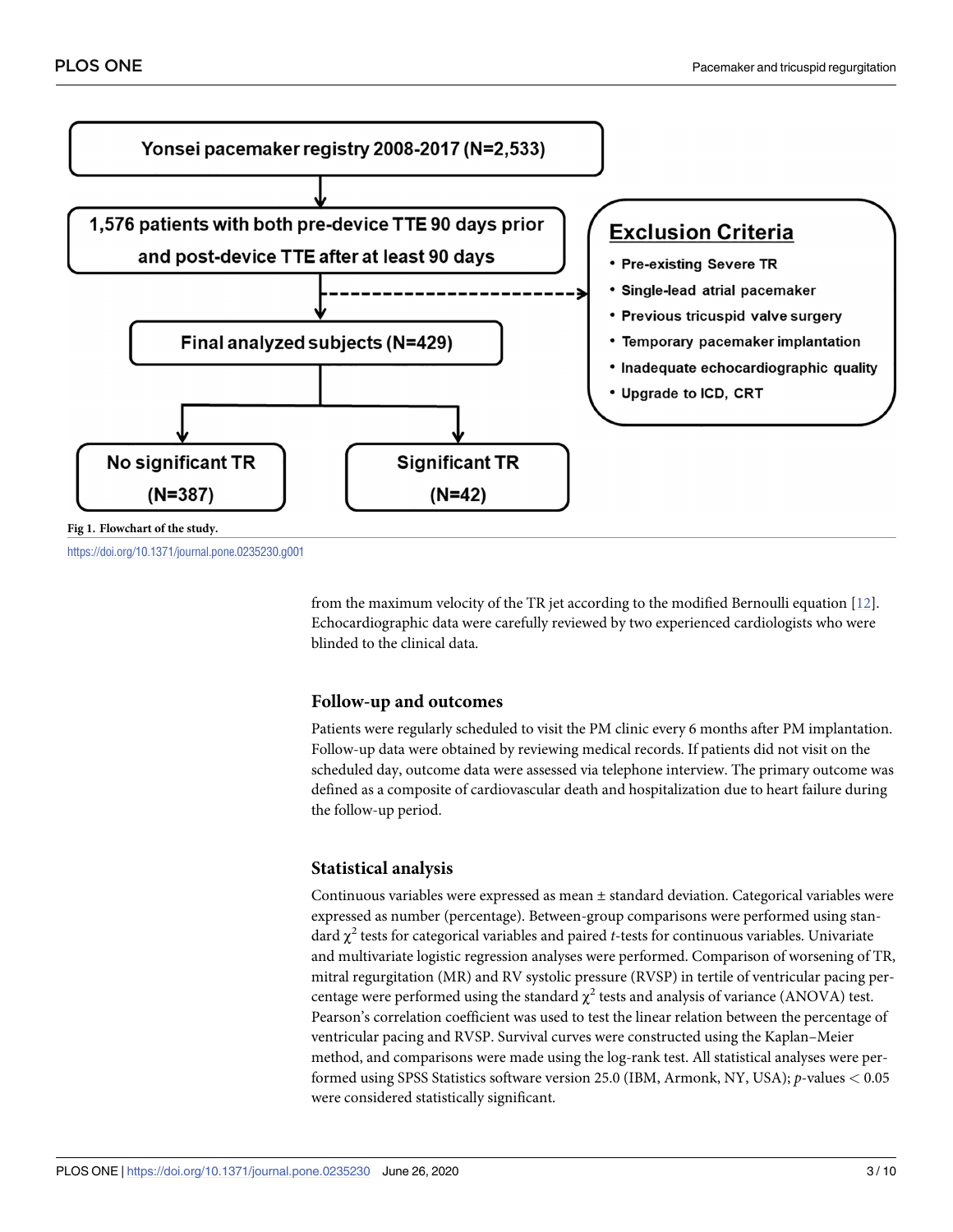#### **Table 1. Baseline characteristics.**

|                                | Total $(n = 429)$ | No PMTR $(n = 387)$ | $PMTR (n = 42)$ | P-value |
|--------------------------------|-------------------|---------------------|-----------------|---------|
| Demographic data               |                   |                     |                 |         |
| Age, years                     | $67.0 \pm 12.8$   | $66.7 \pm 13.0$     | $70.3 \pm 10.4$ | 0.078   |
| Male sex, n (%)                | 176 (41.0)        | 164 (42.4)          | 12(28.6)        | 0.118   |
| Body mass index, $kg/m2$       | $24.2 \pm 3.5$    | $24.2 \pm 3.5$      | $23.9 \pm 3.5$  | 0.580   |
| Hypertension, n (%)            | 256 (59.7)        | 226 (58.4)          | 30 (71.4)       | 0.142   |
| Diabetes mellitus, n (%)       | 104(24.2)         | 91 (23.5)           | 13(31.0)        | 0.380   |
| Atrial fibrillation, n (%)     | 131(30.5)         | 114 (29.5)          | 17(40.5)        | 0.195   |
| $CAD, n (\%)$                  | 53 (12.4)         | 47(12.1)            | 6(14.3)         | 0.878   |
| Open-heart surgery, n (%)      | 71 (16.6)         | 57 (14.7)           | 14(33.3)        | 0.004   |
| MV surgery                     | 21(4.9)           | 16(4.1)             | 5(11.9)         | 0.066   |
| AV surgery                     | 43(10.0)          | 35(9.0)             | 8(19.0)         | 0.075   |
| CABG                           | 8(1.9)            | 6(1.6)              | 2(4.8)          | 0.389   |
| Others                         | 11(2.6)           | 10(2.6)             | 1(2.4)          | > 999   |
| Pacemaker data                 |                   |                     |                 |         |
| V pacing percentage, %         | $61.1 \pm 42.5$   | $61.5 \pm 42.8$     | $57.5 \pm 40.3$ | 0.571   |
| Indication                     |                   |                     |                 |         |
| AV node disease, n (%)         | 264 (61.5)        | 238 (61.5)          | 26(61.9)        | > 0.999 |
| Sinus node disease, n (%)      | 165(38.5)         | 149 (38.5)          | 16(38.1)        | > 999   |
| Mode                           |                   |                     |                 |         |
| DDD, n (%)                     | 348 (81.1)        | 322 (83.2)          | 26(61.9)        | 0.002   |
| $VDD, n$ $(\%)$                | 7(1.6)            | 7(1.8)              | 0(0.0)          | 0.812   |
| $VVI, n(\%)$                   | 25(5.8)           | 17(4.4)             | 8(19.0)         | < 0.001 |
| Echocardiographic data         |                   |                     |                 |         |
| LVEF, %                        | $65.6 \pm 9.6$    | $65.7 \pm 9.5$      | $65.2 \pm 10.2$ | 0.770   |
| LA volume index, $ml/m2$       | $43.3 \pm 17.8$   | $43.3 \pm 17.6$     | $43.7 \pm 19.9$ | 0.902   |
| RVEDA, cm                      | $18.8 \pm 7.3$    | $19.0 \pm 7.6$      | $17.0 \pm 4.2$  | 0.008   |
| RVESA, cm                      | $10.2 \pm 3.7$    | $10.3 \pm 3.8$      | $9.3 \pm 2.8$   | 0.048   |
| RVFAC, %                       | $45.8 \pm 9.0$    | $45.8 \pm 9.1$      | $45.0 \pm 8.9$  | 0.568   |
| TVAD, mm                       | $29.5 \pm 4.6$    | $29.5 \pm 4.6$      | $29.5 \pm 4.0$  | 0.951   |
| $TVAD/BSA$ , mm/m <sup>2</sup> | $18.1 \pm 3.1$    | $18.0 \pm 3.1$      | $18.3 \pm 2.9$  | 0.531   |
| RVSP, mmHg                     | $33.2 \pm 12.6$   | $33.4 \pm 13.0$     | $31.5 \pm 9.1$  | 0.224   |
| Tricuspid regurgitation        |                   |                     |                 | 0.398   |
| No, $n$ $(\%)$                 | 287 (66.9)        | 255(65.9)           | 32 (76.2)       |         |
| Grade 1, n (%)                 | 110(25.6)         | 102(26.4)           | 8(19.0)         |         |
| Grade 2, n (%)                 | 32(7.5)           | 30(7.8)             | 2(4.8)          |         |

PMTR, pacemaker-related tricuspid regurgitation; CAD, coronary artery disease; MV, mitral valve; AV, aortic valve; CABG, coronary artery bypass graft; AVB, Atrioventricular block; LVEF, left ventricular ejection fraction; LA, left atrium; RVEDA, right ventricular end-diastole area; RVESA, right ventricular end-systole area; TVAD, tricuspid valve annular diameter; BSA, body surface area; RVSP, right ventricular systolic pressure.

<https://doi.org/10.1371/journal.pone.0235230.t001>

## **Results**

## **Baseline characteristics**

Among 429 patients, 42 (9.8%) had PMTR. Clinical and echocardiographic characteristics of the study population, patients without PMTR, and those with PMTR are summarized in Table 1. Patients with PMTR tended to be older and of the female sex (without statistical significance). Patients with PMTR had a significantly higher incidence of previous open-heart surgery than those without PMTR. Regarding PM data, patients with PMTR showed a higher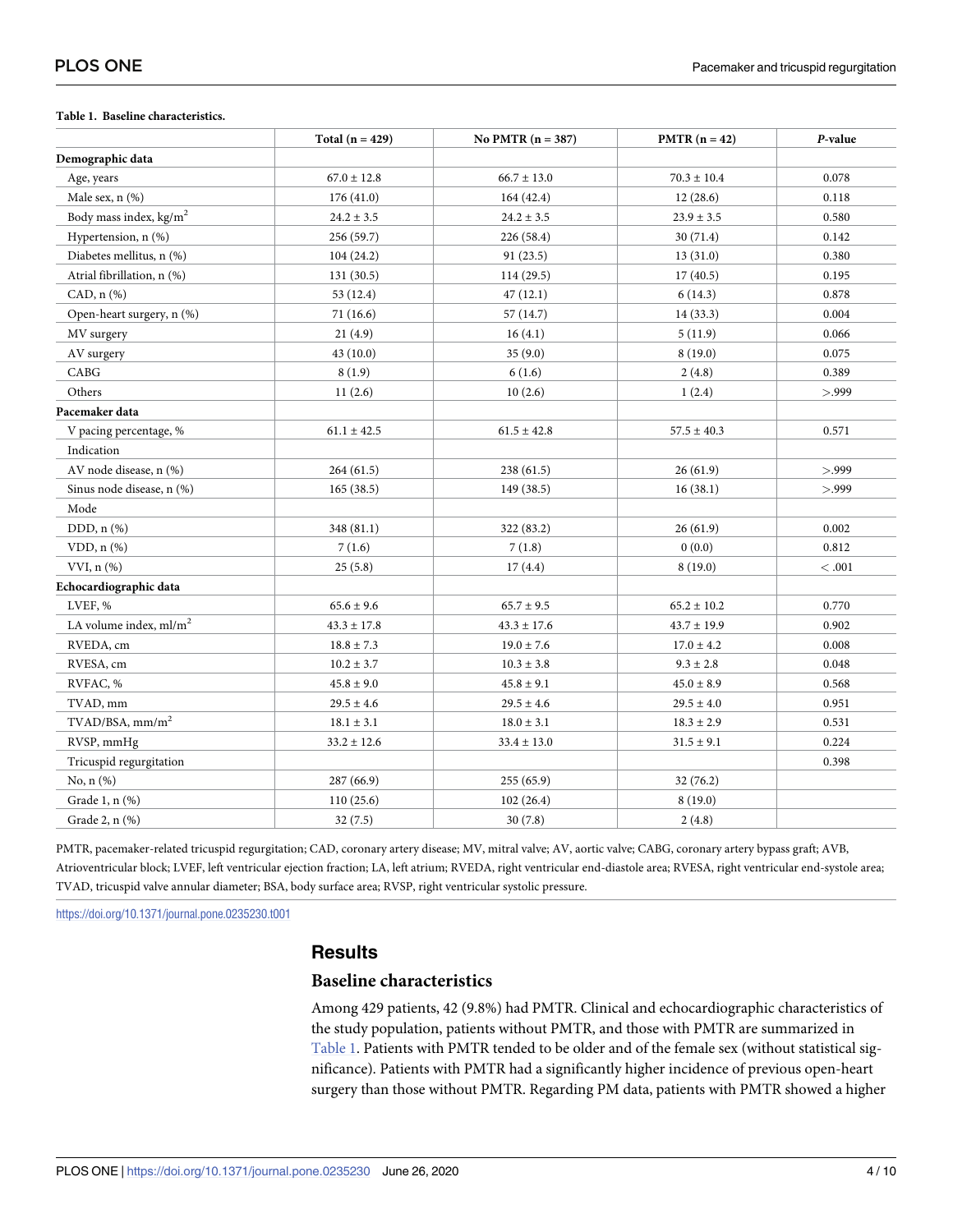|                         | <b>HR (95% CI)</b>  | P-value |
|-------------------------|---------------------|---------|
| Age                     | $1.03(0.99-1.06)$   | 0.072   |
| Male sex                | $0.67(0.32 - 1.37)$ | 0.271   |
| Atrial fibrillation     | $2.07(1.27 - 4.09)$ | 0.037   |
| Open-heart surgery      | $3.34(1.68 - 6.68)$ | < 0.001 |
| V pacing percentage     | $1.00(0.99 - 1.01)$ | 0.901   |
| <b>LVEF</b>             | $1.01(0.97-1.04)$   | 0.789   |
| LA volume index         | $1.00(0.98 - 1.02)$ | 0.893   |
| <b>RVEDA</b>            | $0.93(0.86 - 1.02)$ | 0.114   |
| <b>RVFAC</b>            | $0.99(0.95 - 1.02)$ | 0.444   |
| TVAD/BSA                | $1.12(0.99 - 1.26)$ | 0.054   |
| <b>RVSP</b>             | $1.00(0.97-1.03)$   | 0.893   |
| Tricuspid regurgitation |                     |         |
| N <sub>0</sub>          | Ref                 | Ref     |
| Grade 1                 | $0.47(0.20-1.11)$   | 0.086   |
| Grade 2                 | $0.43(0.08-2.24)$   | 0.314   |

<span id="page-4-0"></span>**Table 2. Multivariate Cox proportional hazard ratios for pacemaker-related tricuspid regurgitation.**

HR, hazard ratio; CI, confidence interval; LVEF, left ventricular ejection fraction; LA, left atrium; RVEDA, right ventricular end-diastole area; RVESA, right ventricular end-systole area; TVAD, tricuspid valve annular diameter; BSA, body surface area; RVSP, right ventricular systolic pressure.

<https://doi.org/10.1371/journal.pone.0235230.t002>

incidence of VVI mode although the V pacing percentage and indications for PM implantation were comparable. In terms of echocardiographic characteristics, patients with PMTR showed smaller RV end-diastole area and RV end-systole area than those without PMTR, although other echocardiographic variables were comparable, including left heart size and function, TVAD, RV systolic pressure, and initial TR grades. The smaller RV area in patients with PMTR seems to be associated with fewer cases of grade 1 or 2 TR in that group than in the group without PMTR, owing to the criteria for dividing the two groups.

## **Predictors for PMTR**

Table 2 shows the factors associated with the development of PMTR. In the multivariate logistic regression analysis, the presence of atrial fibrillation (hazard ratio [HR] 2.07, 95% confidence interval [CI]  $1.27-4.09$ ,  $p = 0.037$  and history of open-heart surgery (HR 3.34. 95% CI 1.68–6.68, p *<* 0.001) were independently associated with PMTR. Among echocardiographic variables, TVAD/BSA tended to be associated with PMTR, but the statistical significance was marginal (HR 1.12, 95% CI 0.99–1.26,  $p = 0.054$ ). The presence of grade 1 or 2 TR on preimplantation echocardiography did not increase the risk of PMTR compared to the absence of TR. The results of subgroup analysis of multivariate Cox proportional hazard ratios for PMTR according to the history of open-heart surgery are shown in [Table](#page-5-0) 3. Comparison of worsening of TR, MR and RVSP in tertile of ventricular pacing percentage were presented in [Table](#page-5-0) 4. There were no significant relationships between increase of ventricular pacing percentage and worsening of TR or MR. On the contrary, RVSP was correlated with percentage of ventricular pacing in Pearson's correlation coefficient ( $R = 0.154$ ,  $p = 0.001$ ).

## **Impact of PMTR on clinical outcomes**

During the median follow-up of 855 days, patients with PMTR showed significantly higher cardiovascular events than those without (45.2% vs. 17.3%, log-rank p*<*0.001) ([Fig](#page-6-0) 2A). PMTR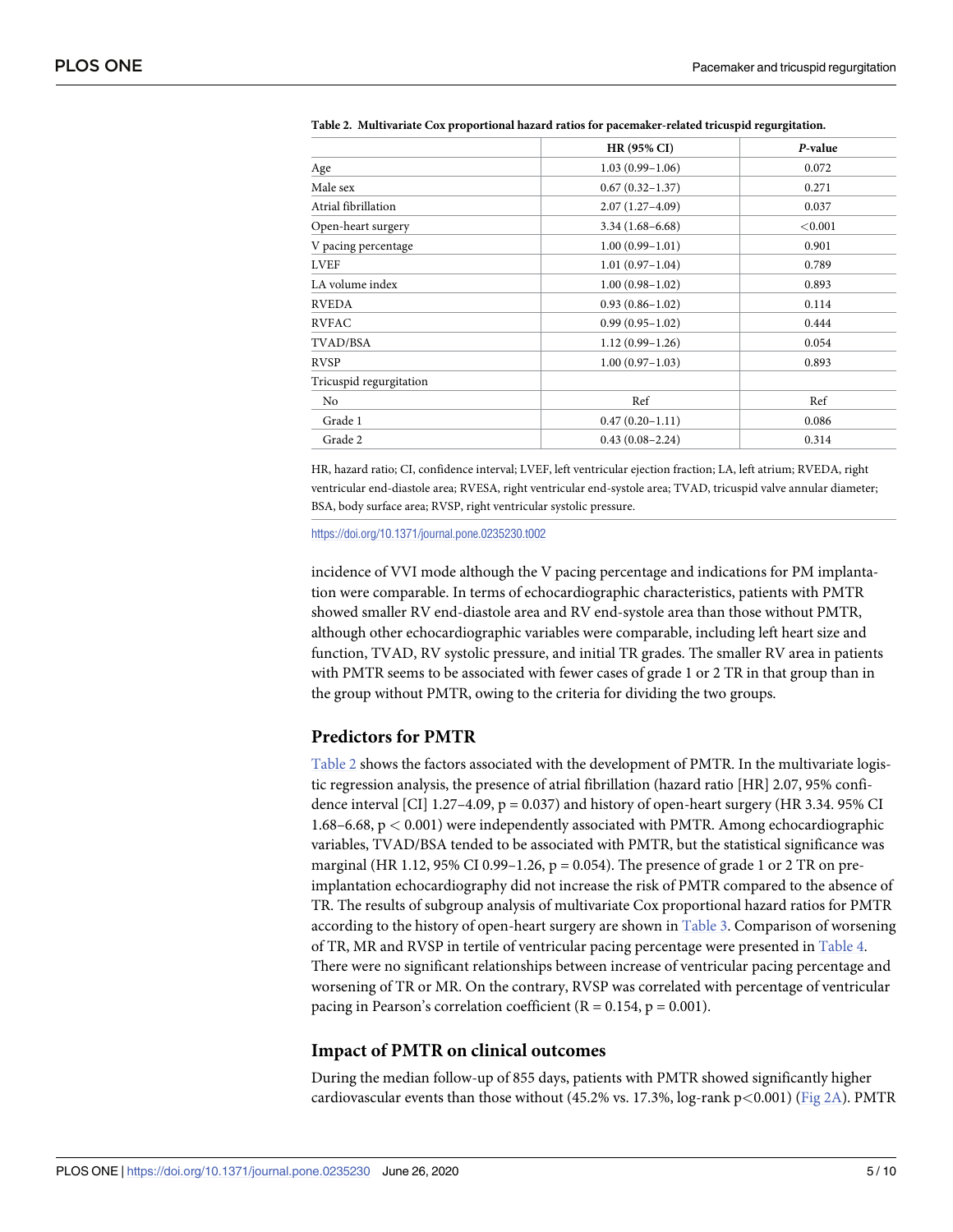|                     | No open-heart surgery ( $n = 358$ ) |         | Open-heart surgery $(n = 71)$ |         |
|---------------------|-------------------------------------|---------|-------------------------------|---------|
|                     | <b>HR (95% CI)</b>                  | P value | <b>HR (95% CI)</b>            | P value |
| Age                 | $1.03(0.98 - 1.05)$                 | 0.395   | $1.07(0.98 - 1.05)$           | 0.045   |
| Male sex            | $0.84(0.34 - 2.07)$                 | 0.698   | $0.61(0.34-2.07)$             | 0.529   |
| Atrial fibrillation | $1.91(0.79-4.62)$                   | 0.151   | $3.24(0.87 - 12.06)$          | 0.080   |
| V pacing percentage | $1.00(0.99 - 1.01)$                 | 0.885   | $1.00(0.98 - 1.02)$           | 0.948   |
| <b>LVEF</b>         | $0.99(0.95 - 1.04)$                 | 0.827   | $1.03(0.95-1.04)$             | 0.349   |
| LA volume index     | $0.99(0.96 - 1.01)$                 | 0.313   | $0.99(0.96 - 1.01)$           | 0.617   |
| <b>RVEDA</b>        | $0.92(0.83 - 1.02)$                 | 0.101   | $1.02(0.84 - 1.24)$           | 0.832   |
| <b>RVFAC</b>        | $0.99(0.95 - 1.04)$                 | 0.717   | $1.01(0.94-1.09)$             | 0.840   |
| TVAD/BSA            | $1.12(0.96 - 1.30)$                 | 0.158   | $1.28(0.98-1.65)$             | 0.065   |
| <b>RVSP</b>         | $1.01(0.97-1.06)$                   | 0.554   | $1.02(0.95 - 1.10)$           | 0.557   |
| TR                  |                                     |         |                               |         |
| No                  | Ref                                 | Ref     | Ref                           |         |
| Grade 1             | $0.16(0.03 - 0.77)$                 | 0.022   | $1.60(0.33 - 7.71)$           | 0.559   |
| Grade 2             | $0.01(0.08\text{-}inf)$             | 0.997   | $1.54(0.16 - 15.12)$          | 0.712   |

<span id="page-5-0"></span>[Table](#page-4-0) 3. Subgroup analysis of multivariate Cox proportional hazard ratios for PMTR according to the history of **open-heart surgery.**

HR, hazard ratio; CI, confidence interval; LVEF, left ventricular ejection fraction; LA, left atrium; RVEDA, right ventricular end-diastole area; RVESA, right ventricular end-systole area; TVAD, tricuspid valve annular diameter; BSA, body surface area' RVSP, right ventricular systolic pressure.

<https://doi.org/10.1371/journal.pone.0235230.t003>

was independently associated with primary outcomes (HR: 2.45, 95% CI: 1.43–4.22,  $p = 0.001$ ) even after controlling for age; sex; comorbidities including coronary artery disease, atrial fibrillation, and history of open-heart surgery; and echocardiographic variables including LV ejec-tion fraction and LA volume index ([Table](#page-6-0) 5). In the subgroup analysis according to the history of open-heart surgery, the clinical impact of PMTR was consistent in patients without a history of open-heart surgery ([Fig](#page-6-0) 2B, log-rank p = 0.002, HR 2.44, 95% CI 1.28–4.62, p = 0.007, [Table](#page-7-0) 6) and in those with a history of open-heart surgery [\(Fig](#page-6-0) 2C, log-rank  $p = 0.014$ , HR 1.43, 95% CI 1.48–4.33, p = 0.012, [Table](#page-7-0) 6).

## **Discussion**

The primary findings of this study were as follows: 1) the prevalence of PMTR was 9.7% in this study population during a median follow-up of 855 days; therefore, it was not uncommon; 2) the occurrence of PMTR was associated with atrial fibrillation and a history of open-heart surgery; and 3) PMTR was associated with poorer cardiovascular outcome. Therefore, we would suggest that echocardiographic surveillance of PMTR should be performed in patients who underwent PM implantation, especially in those with atrial fibrillation or a history of openheart surgery.

|  | Table 4. Comparison of worsening of TR, MR and RVSP in tertile of ventricular pacing percentage. |  |  |  |  |  |  |  |  |
|--|--------------------------------------------------------------------------------------------------|--|--|--|--|--|--|--|--|
|--|--------------------------------------------------------------------------------------------------|--|--|--|--|--|--|--|--|

|                                     | <i>V</i> pacing $<$ 30% (n = 147) | V pacing 30 to 99.5% (n = 133) | V pacing $>99.5\%$ (n = 149) | P-value |
|-------------------------------------|-----------------------------------|--------------------------------|------------------------------|---------|
| PMTR, $n$ $(\%)$                    | 14 (9.5)                          | 17 (12.8)                      | 11(7.4)                      | 0.311   |
| Worsening of MR, $n$ $%$            | 23(15.6)                          | 24(18.0)                       | 17(11.4)                     | 0.282   |
| RV systolic pressure, mmHg $\pm$ SD | $30.7 \pm 9.8$                    | $34.8 \pm 14.1$                | $34.4 \pm 13.4$              | 0.011   |

V pacing, Ventricular pacing percentage; PMTR, pacemaker-related tricuspid regurgitation; MR, mitral regurgitation; RV, right ventricle.

<https://doi.org/10.1371/journal.pone.0235230.t004>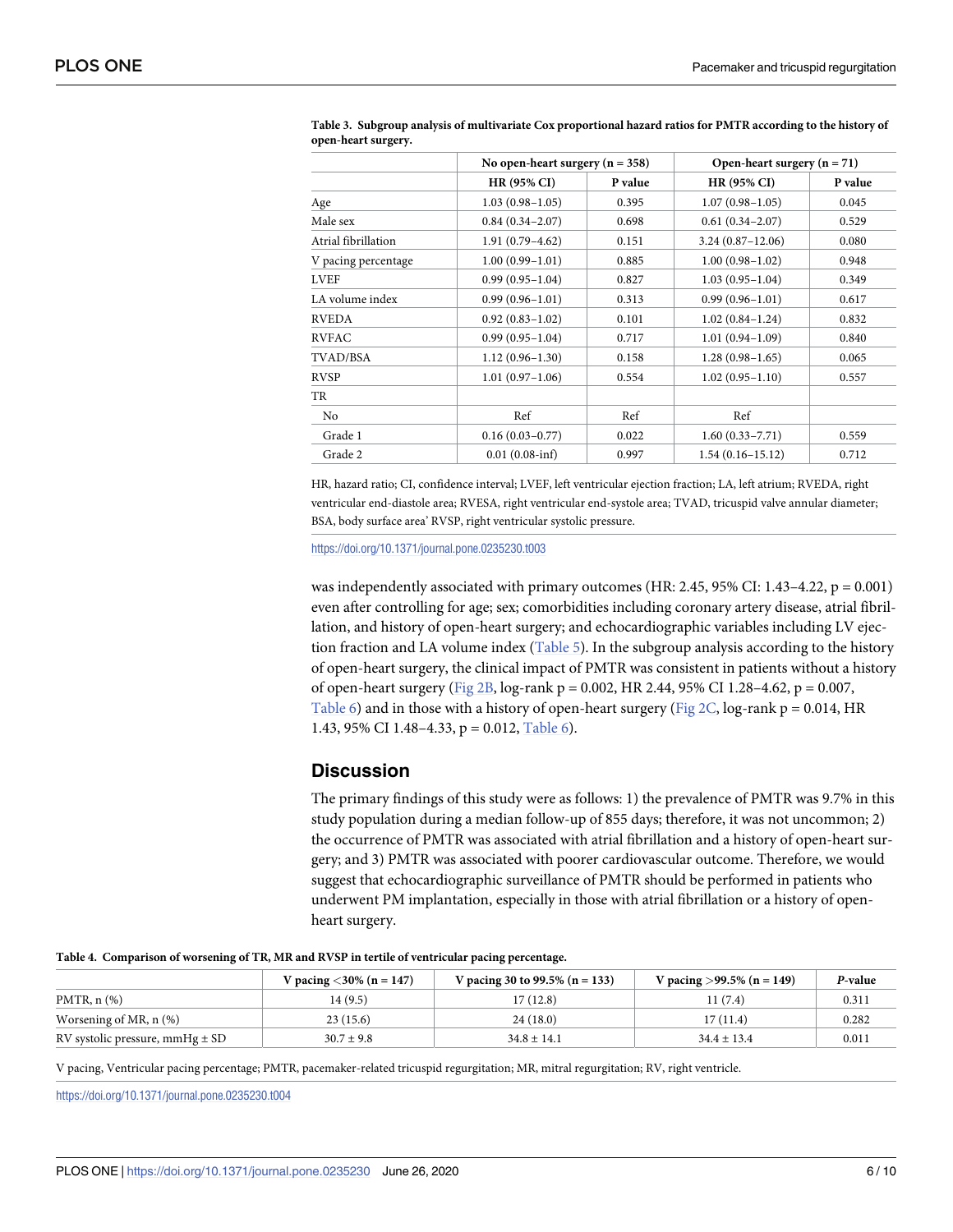<span id="page-6-0"></span>

**[Fig](#page-4-0) 2.** Kaplan–Meier curves for the primary outcome-free survival according to the presence of pacemaker-related tricuspid regurgitation A. overall patients, B. patients without previous open-heart surgery, and C. patients with previous open-heart surgery.

<https://doi.org/10.1371/journal.pone.0235230.g002>

The results of this study are generally concordant with those of previous studies on the poor prognostic impact of PMTR [\[7](#page-8-0)[–9\]](#page-9-0). However, the study population of each study is notably different. Höke et al. demonstrated that significant lead-induced TR is associated with poor longterm prognosis in 287 patients who underwent Implantable cardioverter defibrillator (ICD) or pacemaker implantation. They included 191 patients with ICD and excluded patients who underwent cardiac valve surgery. Therefore, the baseline LV ejection fraction of the study was  $39 \pm 14$ % because of a large proportion of patients with ICD implantation for primary or secondary prevention [[9\]](#page-9-0). In contrast, the baseline LV ejection fraction in this study was  $66 \pm 10$ %, as we excluded patients who underwent ICD implantation or cardiac resynchronization therapy. Moreover, 16.6% of patients had a history of open-heart surgery, and of these, the majority were cardiac valve surgeries in the mitral or aortic position. Delling et al. also revealed that permanent PM-related significant TR was not a benign phenomenon but was associated with an increased mortality risk compared to that in patients with permanent PM without significant TR  $[9]$ . The study did not exclude patients with pre-existing grade 3 or 4 TR before PM implantation, and information regarding the presence of atrial fibrillation at baseline was lacking. Another study by Al-Bawardy et al. also did not exclude patients with pre-existing grade 3 or 4 TR from their study, and 62% of their study population had ICDs [\[7\]](#page-8-0). Therefore, this study provides further information regarding the prevalence, predictors, and

#### **[Table](#page-5-0) 5. Multivariate Cox proportional hazard ratios for primary outcomes.**

|                     | <b>HR (95% CI)</b>  | P-value |
|---------------------|---------------------|---------|
| Age                 | $1.05(1.03-1.08)$   | < 0.001 |
| Male sex            | $1.19(0.77-1.85)$   | 0.437   |
| CAD                 | $1.14(0.64 - 2.05)$ | 0.656   |
| Atrial fibrillation | $1.23(0.78-1.96)$   | 0.377   |
| Open-heart surgery  | $0.86(0.48-1.53)$   | 0.602   |
| LVEF                | $0.96(0.94 - 0.98)$ | < 0.001 |
| LA volume index     | $1.00(0.99 - 1.01)$ | 0.707   |
| <b>PMTR</b>         | $2.45(1.43 - 4.22)$ | 0.001   |

CAD, coronary artery disease; LVEF, left ventricular ejection fraction; LA, left atrium; PMTR, pacemaker-related tricuspid regurgitation.

<https://doi.org/10.1371/journal.pone.0235230.t005>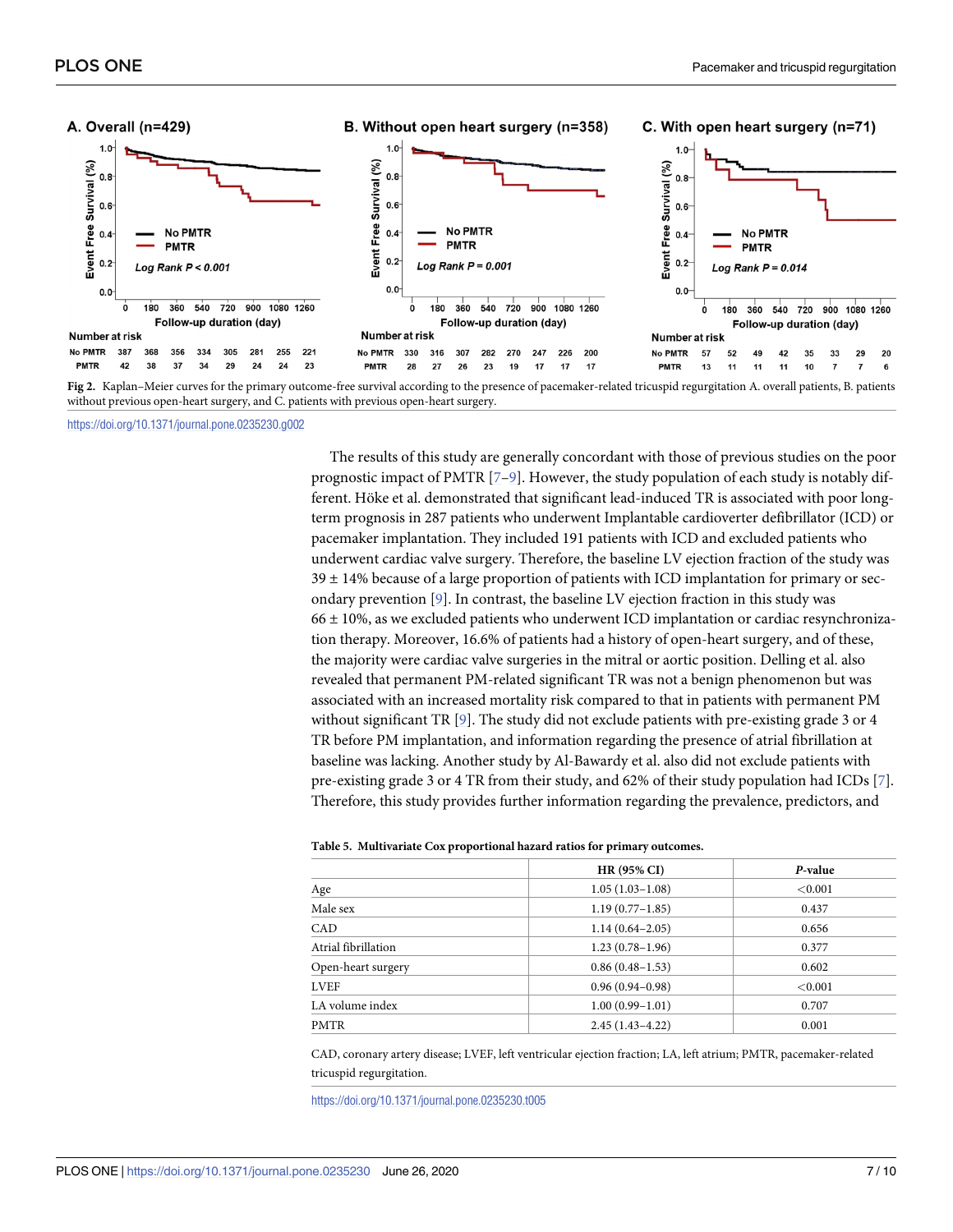|                     | No open-heart surgery $(n = 358)$ |         | Open-heart surgery $(n = 71)$ |         |  |
|---------------------|-----------------------------------|---------|-------------------------------|---------|--|
|                     | <b>HR (95% CI)</b>                | P value | HR (95% CI)                   | P value |  |
| Age                 | $1.06(1.03-1.09)$                 | <.001   | $1.07(1.03 - 1.11)$           | 0.623   |  |
| Male sex            | $1.39(0.84 - 2.28)$               | 0.199   | $2.85(1.25-6.50)$             | 0.614   |  |
| CAD                 | $1.10(0.57-2.15)$                 | 0.770   | $0.47(0.13 - 1.65)$           | 0.717   |  |
| Atrial fibrillation | $1.52(0.92 - 2.50)$               | 0.101   | $1.28(0.56 - 2.96)$           | 0.258   |  |
| <b>LVEF</b>         | $0.97(0.94 - 0.99)$               | 0.005   | $0.96(0.93 - 0.99)$           | 0.028   |  |
| LA volume index     | $1.01(0.99 - 1.02)$               | 0.155   | $1.00(0.97-1.02)$             | 0.433   |  |
| <b>PMTR</b>         | $2.44(1.28-4.62)$                 | 0.007   | $1.43(1.48-4.33)$             | 0.012   |  |

<span id="page-7-0"></span>**[Table](#page-5-0) 6. Subgroup analysis of the multivariate Cox proportional hazard ratios for primary outcomes according to the history of open-heart surgery.**

CAD, coronary artery disease; LVEF, left ventricular ejection fraction; LA, left atrium; PMTR, pacemaker-related tricuspid regurgitation.

<https://doi.org/10.1371/journal.pone.0235230.t006>

prognosis of PMTR by including only patients with permanent PM in a wide spectrum of underlying disease including patients with history of open-heart surgery.

The etiology and mechanism of PMTR are not fully elucidated. Earlier studies mainly showed direct damage to TV leaflet or subvalvular apparatus during pacemaker lead implantation can lead to PMTR by perforation of TV leaflet, laceration, or injury of chordae tendineae [\[15–17\]](#page-9-0). However, more recent studies have demonstrated that mechanical interference of TV leaflet or subvalvular structures which resulted in incomplete coaptation of TV [[3](#page-8-0), [5\]](#page-8-0). Another mechanism of lead-related PMTR is fibrotic response and adhesion of lead and TV leaflet. One study reported that lead adherence to the TV leaflet occurred in 14 out of 41 patients with severe TR due to a permanent pacemaker or ICD [[2\]](#page-8-0). Pacing-related TR also one of the possible mechanism of PMTR. Since LV dyssynchrony and left bundle branch block is an established cause of mitral regurgitation [\[18\]](#page-9-0), RV dyssynchrony due to permanent pacing is considered can lead to a worsening of TR [[6](#page-8-0)]. In this study, atrial fibrillation and a history of open-heart surgery were found to be independent predictors of PMTR. This finding suggested that the mechanism of PMTR in this population is likely to involve secondary TR, including interference of TV leaflet coaptation, lead adherence, or pacing-related TR rather than primary TR related with direct leaflet damage by the PM lead. Moreover, the larger TVAD/BSA on baseline echocardiogram before PM implantation tends to be associated with PMTR after adjusting for the RV area and presence of atrial fibrillation, which also supports the suggested mechanism.

With the increase in the aging population and recent advances in surgical and transcatheter intervention, many patients who underwent permanent PM implantation had atrial fibrillation and a history of valve procedure. Conduction abnormality requiring permanent PM implantation are frequent and associated with an increased risk of heart failure-related hospitalization and lack of functional improvement and reverse remodeling after either transcatheter or surgical aortic valve implantation [\[19–21](#page-9-0)]. Data regarding the prognostic impact of PM implantation after valve intervention are somewhat controversial. A few studies demonstrated no prognostic impact of PM implantation after valve implantation [\[19,](#page-9-0) [22\]](#page-9-0); however, some studies showed worse outcome in patients who received permanent PM implantation [\[21,](#page-9-0) [23\]](#page-9-0). These discrepancies may possibly be related to the involvement of the occurrence of PMTR between the PM implantation and clinical outcome. In this study, the clinical implication of PMTR was also significant in the subgroup of patients with a history of open-heart surgery.

This study has several limitations. First, this study was retrospectively designed, resulting in an inherent potential limitation. Patients who did not undergo follow-up echocardiography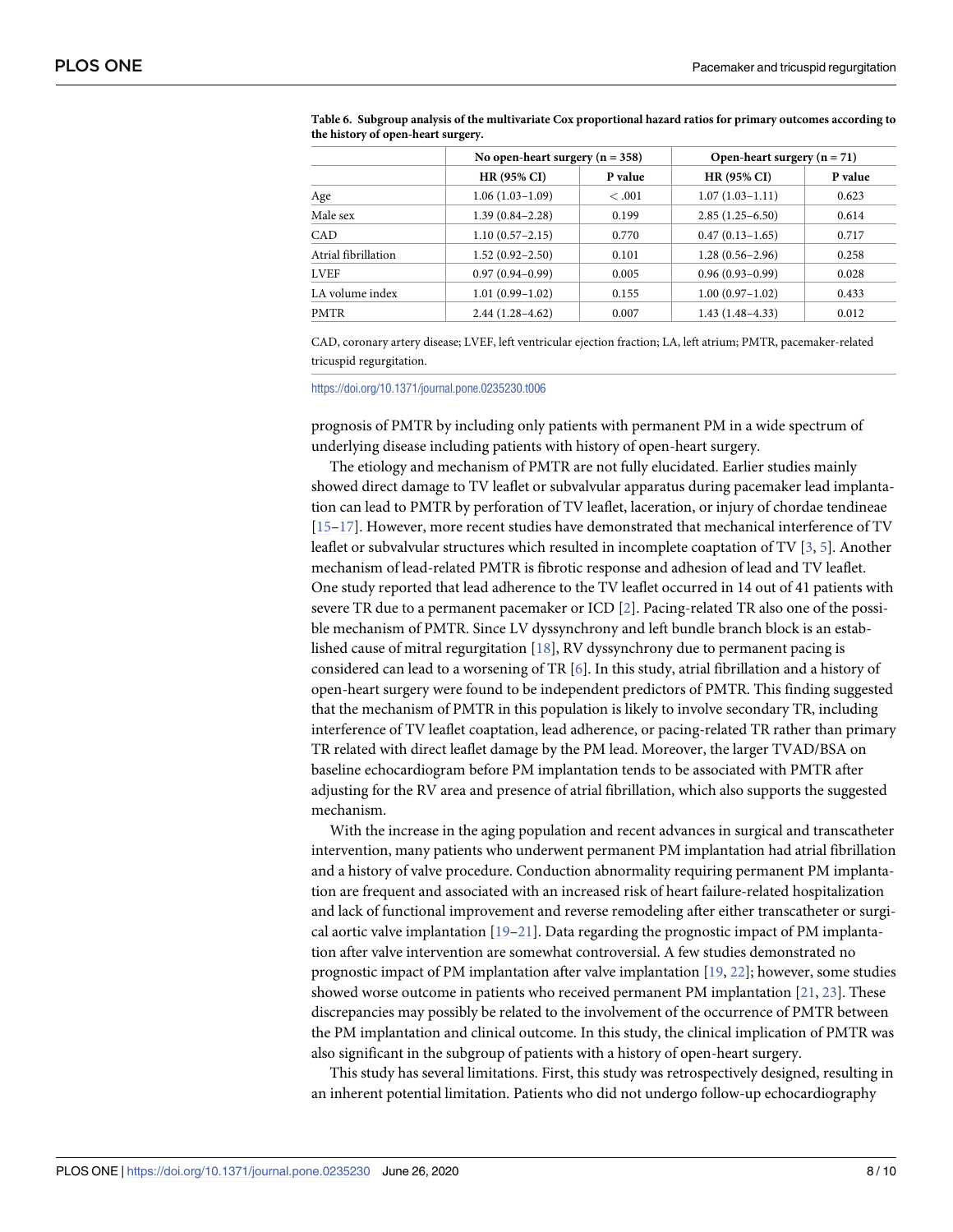<span id="page-8-0"></span>were excluded, and the interval after PM implantation in each patient was not preset in real clinical practice. Therefore, the prevalence of PMTR may possibly be underestimated. Second, a few studies have demonstrated that three-dimensional echocardiography might be better for the assessment of lead-TV interaction  $[24, 25]$  $[24, 25]$  $[24, 25]$  $[24, 25]$ , but we did not perform an analysis using threedimensional echocardiography findings. Therefore, the mechanism of PMTR could not be determined in detail. Third, although one of the possible mechanism of pacing related TR is RV dyssynchrony, we did not include RV dyssynchrony analysis due to unavailable echocardiographic data for the analysis. However, we assumed that the main findings of the study are not substantially affected by RV dyssynchrony because percentage of ventricular pacing was not significantly associated with increasing of TR.

In conclusion, worsening of TR is not uncommon in patients with permanent PM and is associated with the presence of atrial fibrillation and a history of open-heart surgery. PMTR is independently associated with poor cardiovascular outcome. Thus, baseline and regular follow-up echocardiographic surveillance should be performed after PM implantation, especially in patients with atrial fibrillation and a history of open-heart surgery.

## **Author Contributions**

**Conceptualization:** Iksung Cho, Chi Young Shim.

**Data curation:** Jiwon Seo, Dae-Young Kim.

**Formal analysis:** Jiwon Seo.

**Methodology:** Chi Young Shim.

**Supervision:** Iksung Cho, Geu-Ru Hong, Jong-Won Ha.

**Writing – original draft:** Jiwon Seo, Chi Young Shim.

**Writing – review & editing:** Dae-Young Kim, Iksung Cho, Geu-Ru Hong, Jong-Won Ha, Chi Young Shim.

#### **References**

- **[1](#page-0-0).** Al-Mohaissen MA, Chan KL. Prevalence and mechanism of tricuspid regurgitation following implantation of endocardial leads for pacemaker or cardioverter-defibrillator. J Am Soc Echocardiogr. 2012; 25 (3):245–52. <https://doi.org/10.1016/j.echo.2011.11.020> PMID: [22280950](http://www.ncbi.nlm.nih.gov/pubmed/22280950).
- **[2](#page-0-0).** Lin G, Nishimura RA, Connolly HM, Dearani JA, Sundt TM, 3rd, Hayes DL. Severe symptomatic tricuspid valve regurgitation due to permanent pacemaker or implantable cardioverter-defibrillator leads. J Am Coll Cardiol. 2005; 45(10):1672–5. <https://doi.org/10.1016/j.jacc.2005.02.037> PMID: [15893186](http://www.ncbi.nlm.nih.gov/pubmed/15893186).
- **[3](#page-0-0).** Kim JB, Spevack DM, Tunick PA, Bullinga JR, Kronzon I, Chinitz LA, et al. The effect of transvenous pacemaker and implantable cardioverter defibrillator lead placement on tricuspid valve function: an observational study. J Am Soc Echocardiogr. 2008; 21(3):284–7. [https://doi.org/10.1016/j.echo.2007.](https://doi.org/10.1016/j.echo.2007.05.022) [05.022](https://doi.org/10.1016/j.echo.2007.05.022) PMID: [17604958.](http://www.ncbi.nlm.nih.gov/pubmed/17604958)
- **[4](#page-0-0).** Paniagua D, Aldrich HR, Lieberman EH, Lamas GA, Agatston AS. Increased prevalence of significant tricuspid regurgitation in patients with transvenous pacemakers leads. Am J Cardiol. 1998; 82(9):1130– 2, A9. [https://doi.org/10.1016/s0002-9149\(98\)00567-0](https://doi.org/10.1016/s0002-9149(98)00567-0) PMID: [9817497](http://www.ncbi.nlm.nih.gov/pubmed/9817497).
- **[5](#page-1-0).** Lee RC, Friedman SE, Kono AT, Greenberg ML, Palac RT. Tricuspid Regurgitation Following Implantation of Endocardial Leads: Incidence and Predictors. Pacing Clin Electrophysiol. 2015; 38(11):1267–74. <https://doi.org/10.1111/pace.12701> PMID: [26234305](http://www.ncbi.nlm.nih.gov/pubmed/26234305).
- **[6](#page-1-0).** Vaturi M, Kusniec J, Shapira Y, Nevzorov R, Yedidya I, Weisenberg D, et al. Right ventricular pacing increases tricuspid regurgitation grade regardless of the mechanical interference to the valve by the electrode. Eur J Echocardiogr. 2010; 11(6):550–3. <https://doi.org/10.1093/ejechocard/jeq018> PMID: [20185527](http://www.ncbi.nlm.nih.gov/pubmed/20185527).
- **[7](#page-1-0).** Al-Bawardy R, Krishnaswamy A, Rajeswaran J, Bhargava M, Wazni O, Wilkoff B, et al. Tricuspid regurgitation and implantable devices. Pacing Clin Electrophysiol. 2015; 38(2):259–66. [https://doi.org/10.](https://doi.org/10.1111/pace.12530) [1111/pace.12530](https://doi.org/10.1111/pace.12530) PMID: [25377489.](http://www.ncbi.nlm.nih.gov/pubmed/25377489)